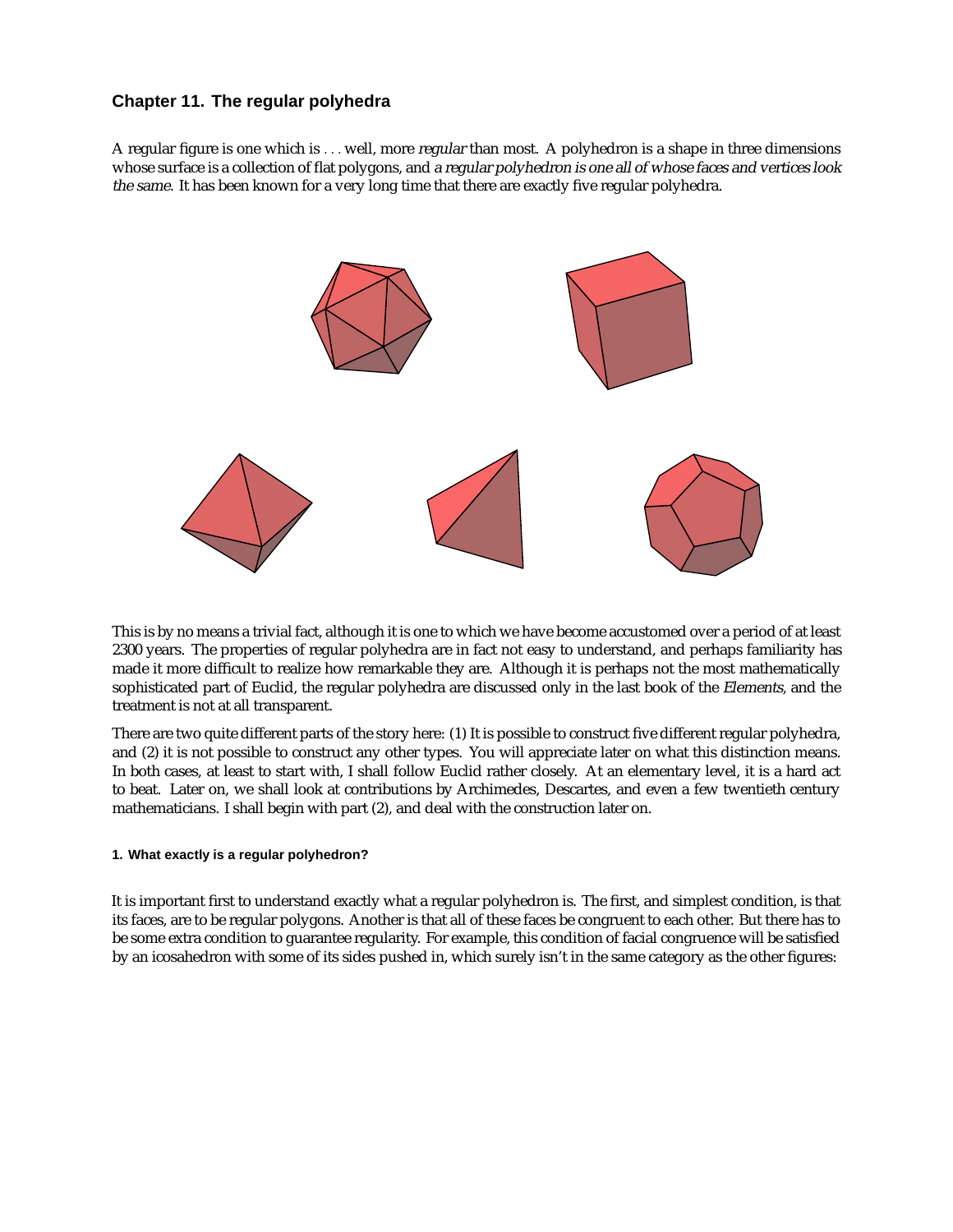

So there has to be an extra requirement. The obvious one is that the figure be **convex**, which means loosely that it bulges out. Technically this means that any two points in the figure can be joined by a segment contained completely inside the figure itself. But that isn't sufficient to characterize regularity either.



So we must impose the condition is all the vertices of the figure, as well as all its faces, 'look alike' in the sense that they are congruent. We shall in all impose these three conditions:

- By definition, <sup>a</sup> regular polyhedron is one satisfying all three of these conditions:
	- (a) All of its faces are regular polygons.
	- (a) They are all congruent.
	- (b) The figure is convex.
	- (c) All of its vertices are congruent.

In fact, these conditions are unnecesarily strong. It is actually the case that we need only require that the number of faces around each vertex be the same for all vertices. A remarkable theorem proven by the French mathematician Cauchy in the early nineteenth century asserts that this implies the much stronger third condition above. But it is not a simple result, and it is better in an elementary treatment not to depend on it.

#### **2. There are no more than five regular solids**

I shall first explain roughly why this is so, and then go over the argument later in detail.

This part of the argument just considers what happens around one of the vertices, call it  $P$ , of a regular polyhedron. Throw away all of the faces of the polyhedron which do not touch P. Then flatten out the faces that are left. For the polyhedra we know about, we get the following pictures of what I call the **splayed** vertices.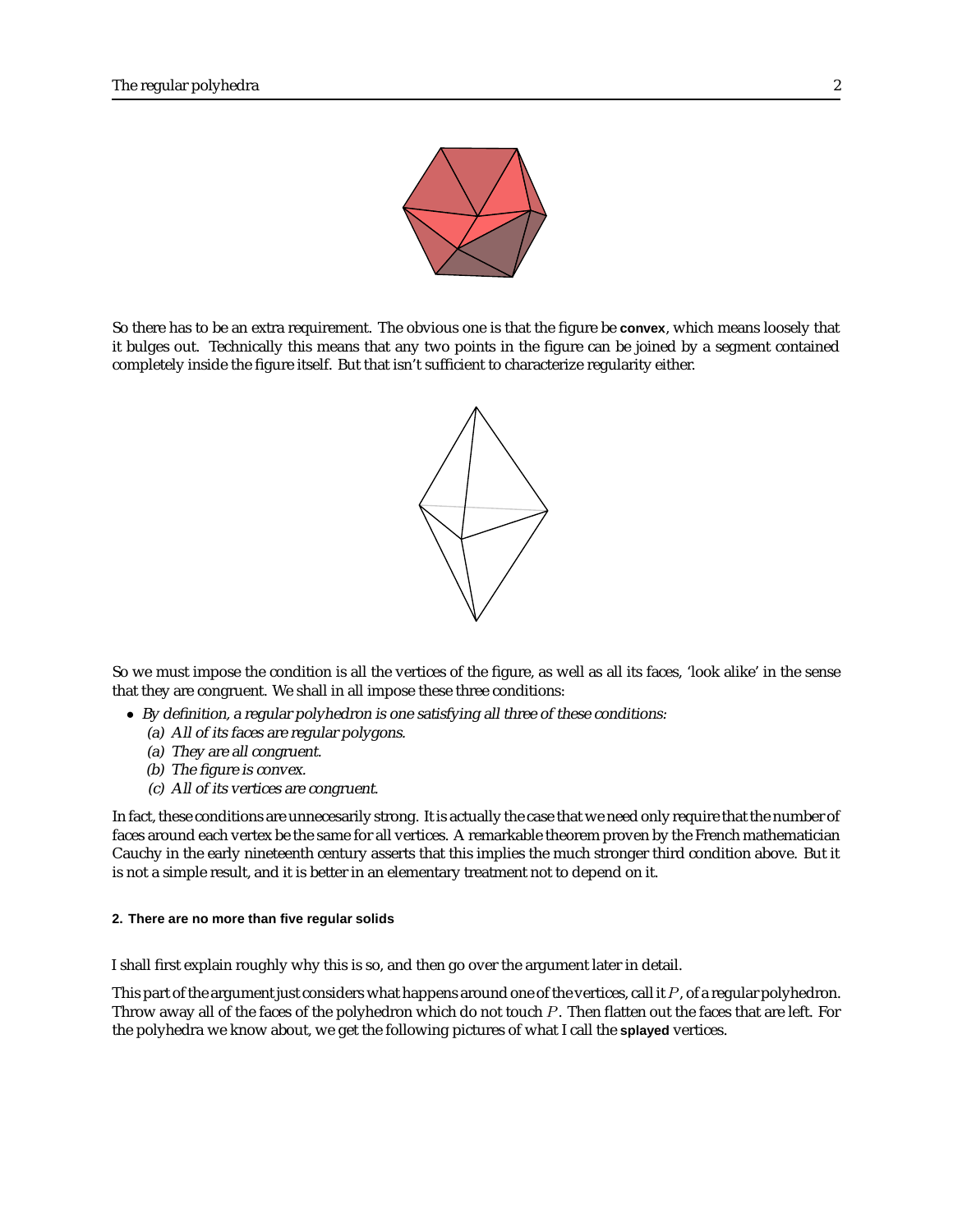

It is intuitively reasonably clear that when we do that, the vertex 'opens up' in the sense that in going around the vertex we don't go all around its image in the plane. In fact, this is a special case of Proposition XI.21 from Euclid, which is much more general:

• In going once around the faces touching any convex vertex, the angles we traverse always add up to less than 360◦.



The word 'convex' here, as with the earlier use of the same word, means a vertex which always bulges out. Convexity is clearly a necessary condition, since if we are allowed to fold up the faces around a vertex like an accordion the proposition is no longer true. I shall come back later to give the details of the argument, nearly all of which arise in the very beginning (Book I) of Euclid. Let's assume for now that the result is true and see why it implies that there can be no more than five regular polyhedra.

Any regular polyhedron must have the property that all faces are congruent. This means that each one of them will be a regular polygon with the same number of sides. Furthermore, all the vertices are congruent, which means that the number of faces touching each vertex must be the same. Suppose that each face has  $m$  sides, and that each vertex is touched by  $n$  faces. What are the possibilities?

• In a regular plane polygon of m sides, the angle at each corner is equal to  $180° - 360°/m$ .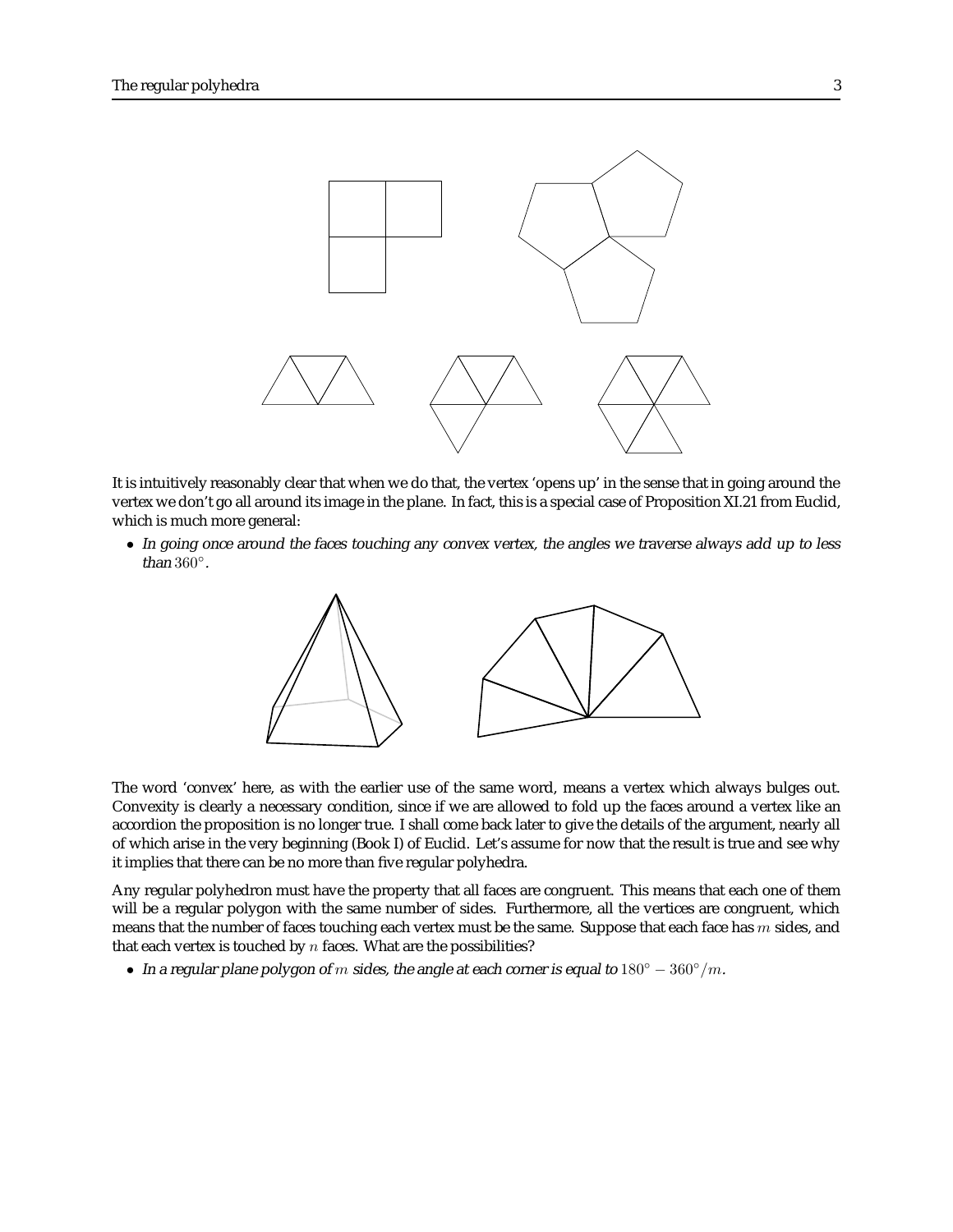

Since the inside angle at any corner is 180 $\degree$  less the angle turned at that corner, this follows immediately from a more intuitive result:

• If we follow around the outside of a convex plane polygon, the total angle turned is 360°.

The proof of this is suggested immediately by the following diagram:



At any rate, if we have n polygons, each of m sides, at a convex vertex, then the total angle traversed as we go around the faces next to the vertex will be  $n(180° - 360°/m)$  and this must be less than 360:

$$
n(1 - 2/m) 180^{\circ} < 360^{\circ}
$$
\n
$$
180^{\circ} - \frac{360^{\circ}}{m} < \frac{360^{\circ}}{n}
$$
\n
$$
\frac{1}{2} < \frac{1}{m} + \frac{1}{n}
$$

We must have both  $m$  and  $n$  at least three, since our polyhedron must be a truly three-dimensional figure. Therefore  $\sim$  1.1 1

$$
\frac{1}{2} < \frac{1}{m} + \frac{1}{n} \le \frac{1}{m} + \frac{1}{3}, \qquad \frac{1}{6} \le \frac{1}{n}, \qquad n \le 6.
$$

Similarly,  $m \leq 6$ . So we have only a finite number of possibilities to look at, examined in the following table, which shows  $1/m + 1/n$  for  $3 \le m, n \le 6$ , except that those that don't qualify are left out: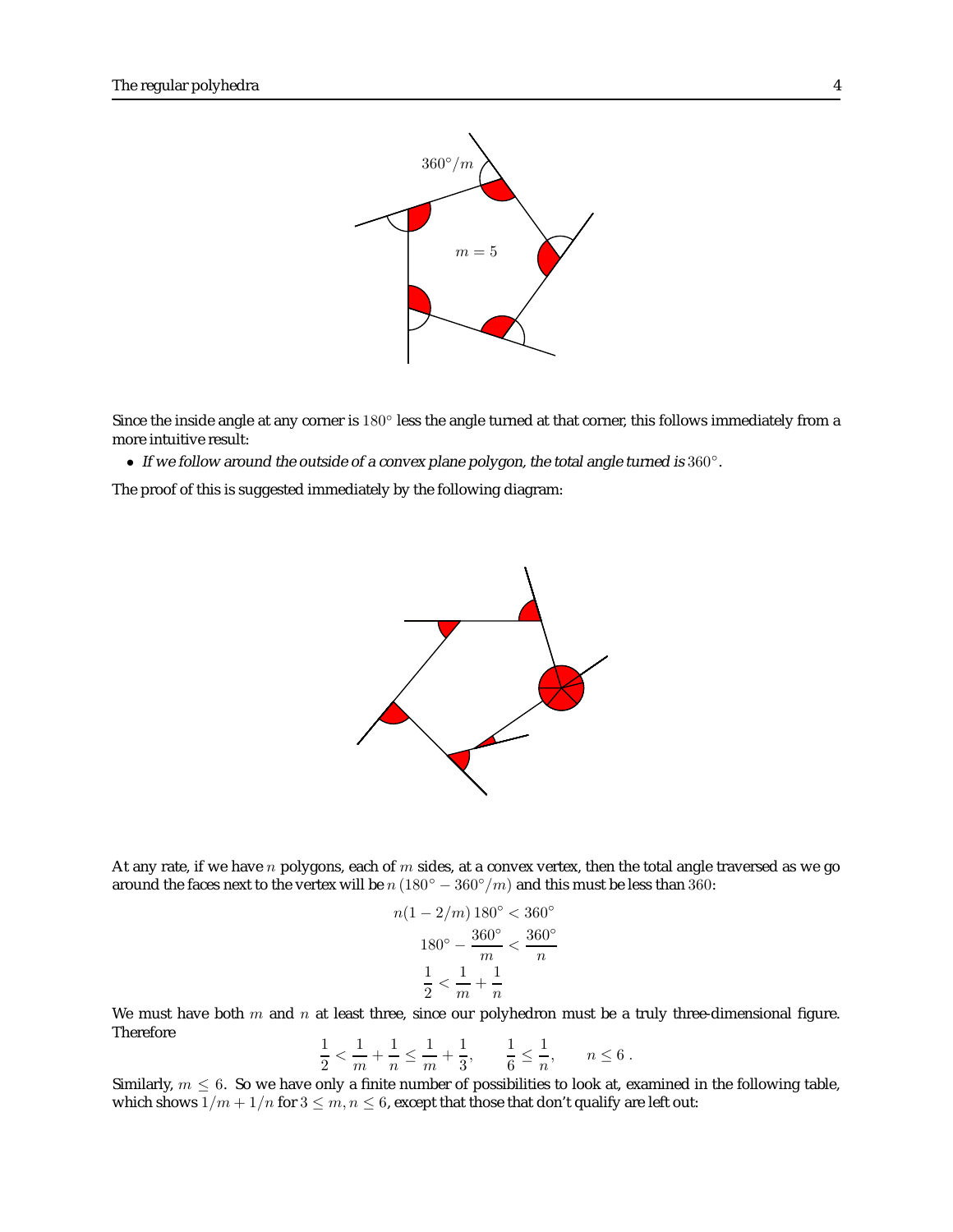|                | $m$ $n: 3$ |      | 4                        | 5    | 6 |
|----------------|------------|------|--------------------------|------|---|
| 3              |            | 2/3  | 7/12                     | 8/15 |   |
| $\overline{4}$ |            | 7/12 |                          |      |   |
| 5              |            | 8/15 | $\overline{\phantom{0}}$ |      |   |
| -6             |            |      |                          |      |   |

We see that there are exactly five possibilities, each corresponding to one of the known regular polyhedra.

Another way to see which m and n qualify is to sketch the region  $1/x+1/y > 1/2$ ,  $x \ge 3$ ,  $y \ge 3$  in the  $(x, y)$ -plane, and observe which points with integral coordinates lie inside it.



# **3. The proof of Euclid XI.21**

The proof that Euclid gives for Proposition XI.21 involves a sequence of subsidiary results, mostly taken from Book I of the The Elements. Since the proposition itself seems, as do so many results in Euclid, almost obvious, I should say a few words of comment about the argument.

I think one's intuition that the Proposition is correct is based on the idea that projecting one of the facial angles of a convex vertex onto a plane spreads that angle out.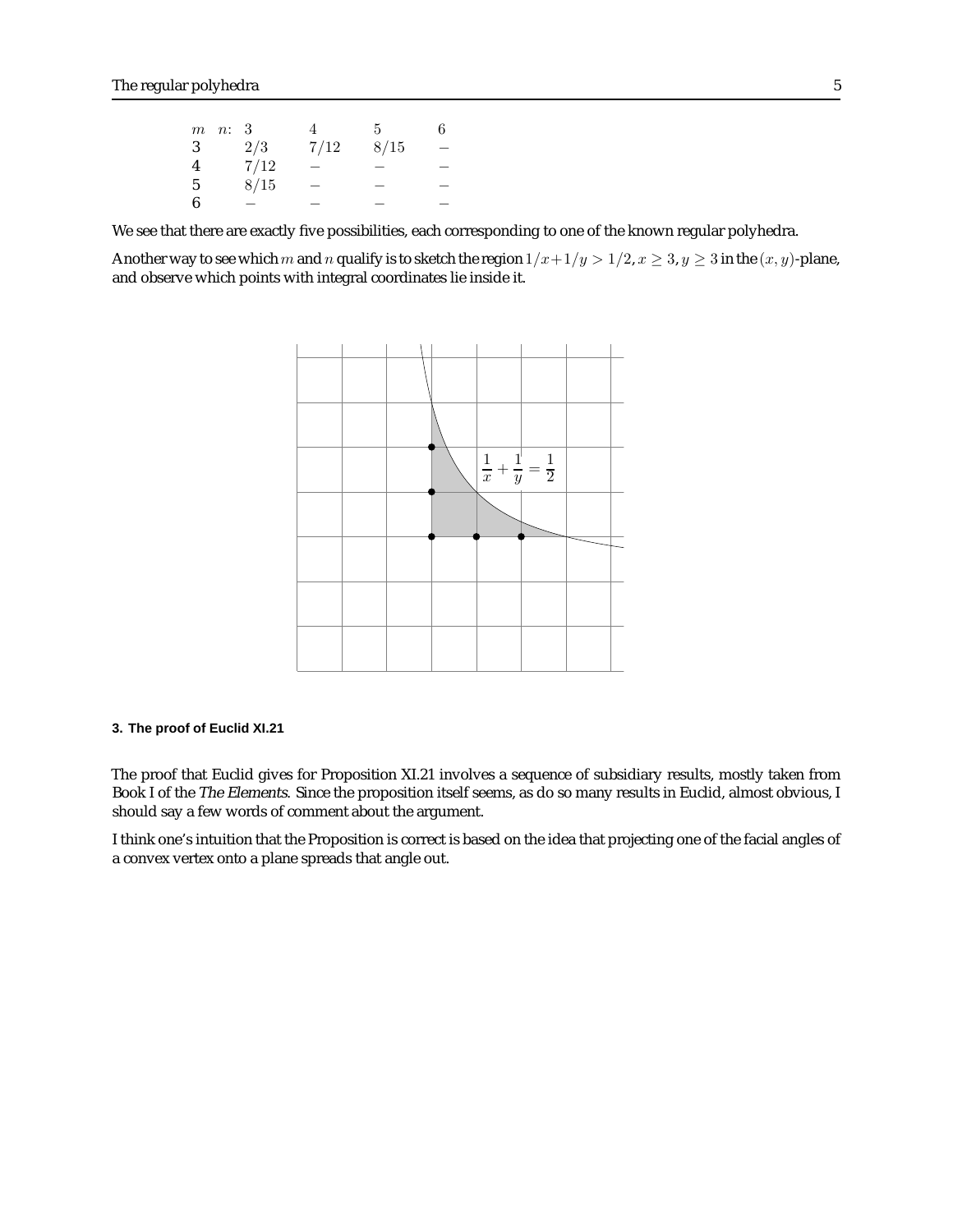

If this were true, then in order to prove Proposition XI.21 one could just project the 3D vertex into 2D, and compare the angles on the faces to those in the projection. Since the angles in the projection would be those around the projected vertex, they would add up to 360◦, and the proposition would follow immediately.

Unfortunately, the claim is false—angles in 3D often do project onto larger angles in 2D, but often onto smaller ones. In fact, if you think about it, it has to be that way because we can always project backwards as well! So it is not apparently true that we can make a direct comparison of the angles on each face with those in a 2D projection. Euclid must have been aware of this, although as usual he doesn't tell you more than you have to know. He manages, however, to get around the difficulties in a very elegant manner. I suppose his argument is a natural one, and one which some would perhaps call obvious, but nonetheless I believe it to be one of the highlights in The Elements.

I shall present the argument by a backwards progression. First of all, along with Euclid I shall assume that the vertex is surrounded by three faces, in order to make the reasoning a little more concrete.



We need to label the figure. Cut off the faces by a plane Π intersecting them transversely. Each face becomes a triangle, and the interior of Π cut off is also a triangle. To picture better what is going on, we can unfold and spread these triangles out on a plane. Label the angles in these triangles like this: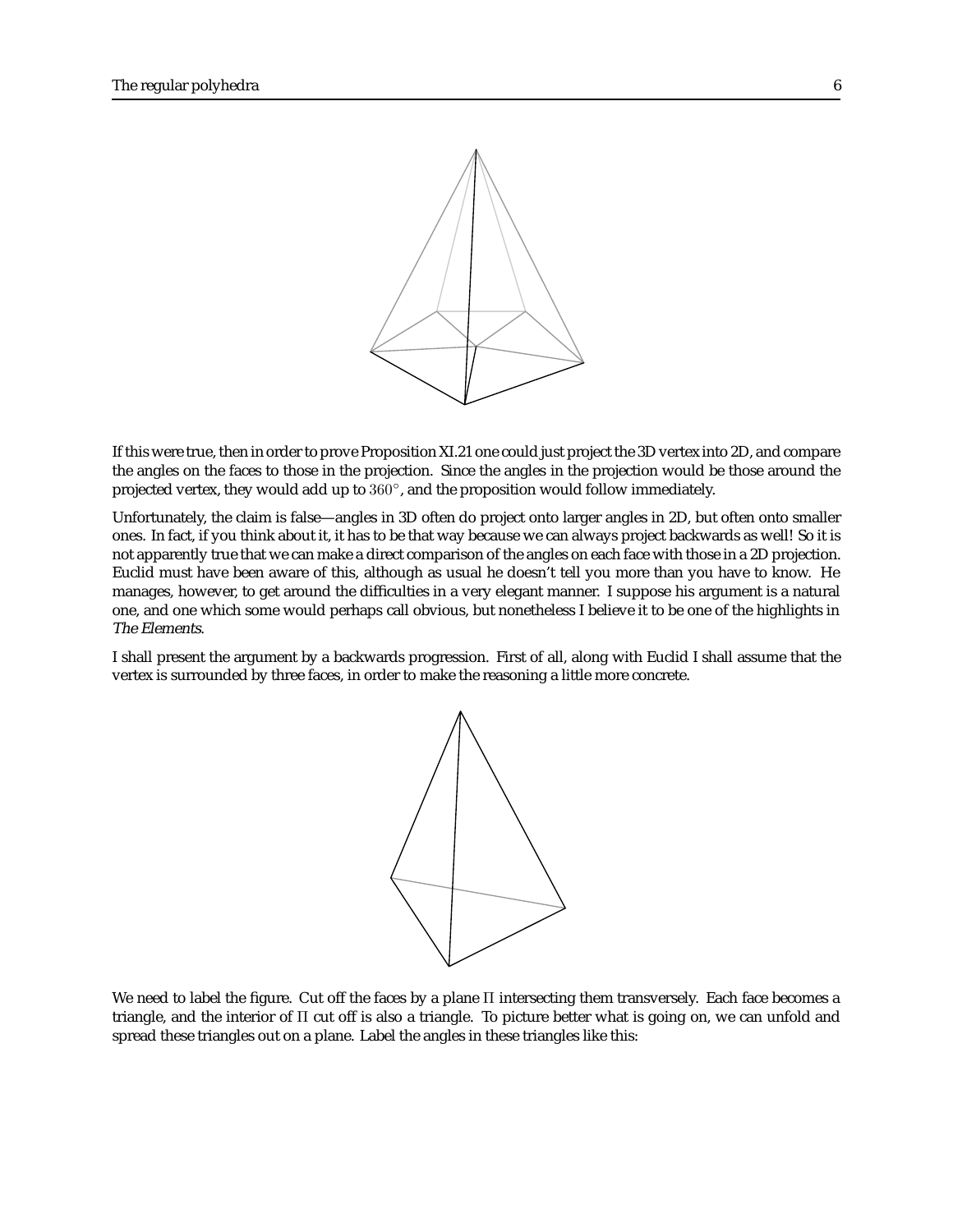

Here  $A_1$ ,  $A_2$ ,  $A_3$  are the angles immediately surrounding the original vertex. Thus, each one of the lower vertices in this tetrahedron will have angles  $B, C, D$  around it. This is the crucial fact:

• If B, C, and D are any three angles around a trihedral vertex, then  $B + C > D$ .

I'll postpone the proof of this for a moment, but right now let's see why this implies Proposition XI.21. In each triangle, the sum of its interior angles must be 180◦. Therefore

$$
\sum (A_i + B_i + C_i) = 3 \cdot 180^\circ.
$$

But in addition, according to the result we have yet to prove

$$
\sum (A_i + B_i + C_i) > \sum A_i + \sum D_i, \qquad \sum A_i < \sum (A_i + B_i + C_i) - \sum D_i
$$

since  $B_i + C_i > D_i$ . However

$$
\sum D_i = 180^\circ
$$

since the  $D_i$  are all the interior angles of a triangle. This gives us

$$
\sum A_i < \sum (A_i + B_i + C_i) - \sum D_i = 3 \cdot 180^\circ - 180^\circ = 360^\circ \,,
$$

which is just what Proposition XI.21 asserts.

Suppose that, conversely, that one is given a collection of angles in the plane splayed out around a vertex, whose sum is less than 360°. When can one construct a vertex in 3D that gives rise to it? Can one design an algorithm for doing this? First ofal, this is not always possible. For example, for three angles  $\alpha$ ,  $\beta$  and  $\gamma$  with  $\alpha + \beta + \gamma < 360^{\circ}$ it is possible only if  $\alpha + \beta > \gamma$ , for example (as we shall see later on). And if there are more than three angles the vertex will not be unique—it will not in fact be **rigid**. This means that if one is given such a vertex that one can always move the faces around as movable plates without changing their shape. This is just another way of saying that polygons in the plane are similarly flexible—for example, one can always deform a square into a rhombus.

**Exercise 3.1.** Suppose that  $m\alpha < 360^\circ$ . Explain how to construct a regular vertex with vertex angle  $\alpha$ —i.e. one whose orthogonal section is a regular polygon of  $m$  sides. (Hint: start with the regular polygon in a plane. The vertex should be somewhere on the perpendicular line through its centre. The fact that  $m\alpha < 360^\circ$  guarantees that the vertex can be located outide the plane.)

### **4. Trihedral angles**

It remains to prove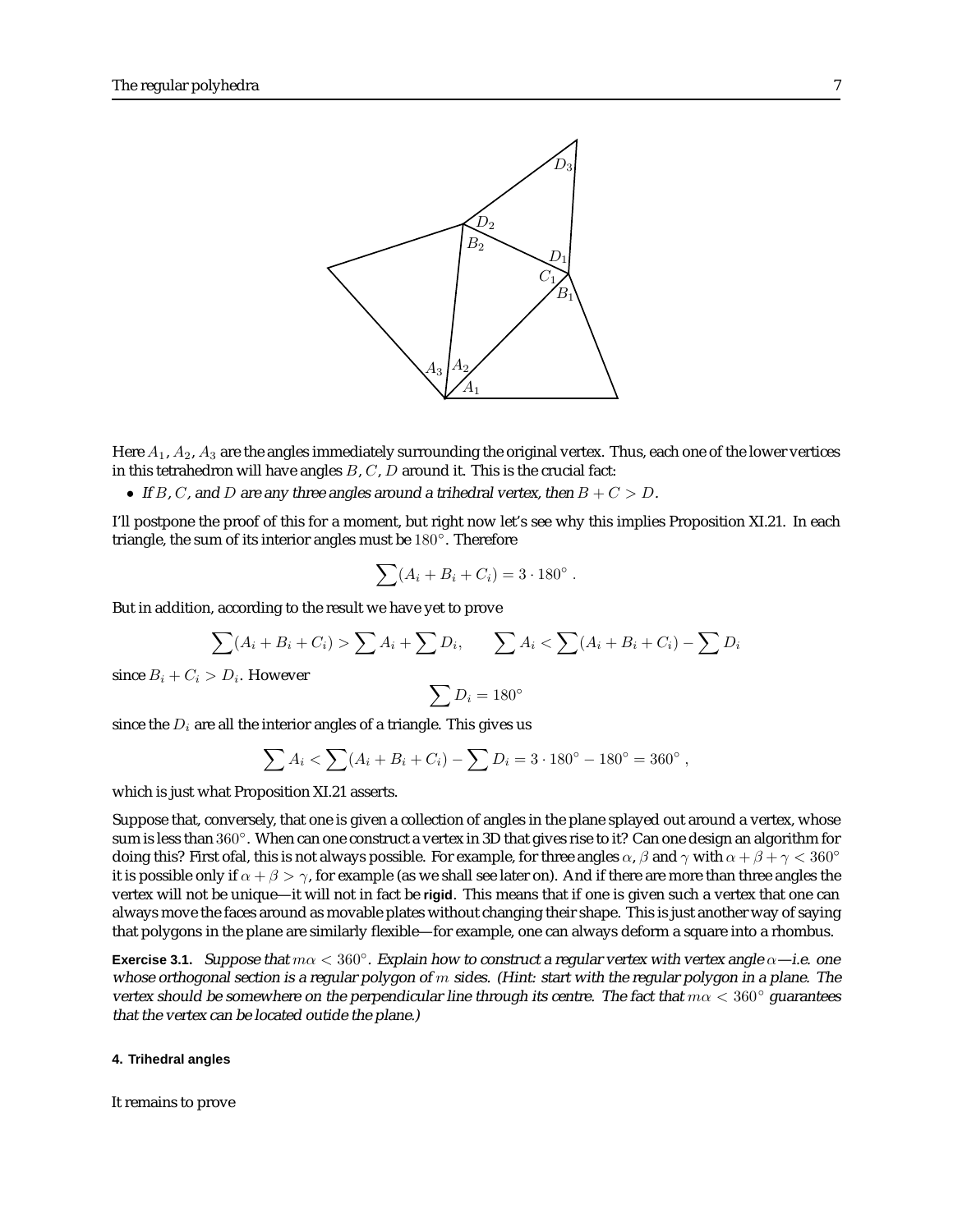• If B, C, and D are any theee angles around a trihedral vertex, then  $B + C > D$ .

This is Proposition XI.20 of The Elements. Before proving it, I will make it somewhat more plausible by translating it into a statement about geometry on a sphere. A **great circle** on a sphere is the intersection of the sphere with a plane through its origin.



Between any two points  $P$  and  $Q$  on a sphere which are not directly opposite to each other there passes a unique great circle, that determined by the plane containing  $P$  and  $Q$  and the sphere's centre  $O$ . Distance on the sphere along a great circle is measured by the spanning angle POQ at the centre of the sphere.



It is 'well known' that the arc of the great circle between two such points is the shortest route between them which lies entirely on the sphere. In particular, if  $R$  is a third point on the sphere which does not lie on the great circle arc between them, then the spherical distance  $PQ$  must be less than the sum of  $PR$  and  $RQ$ .

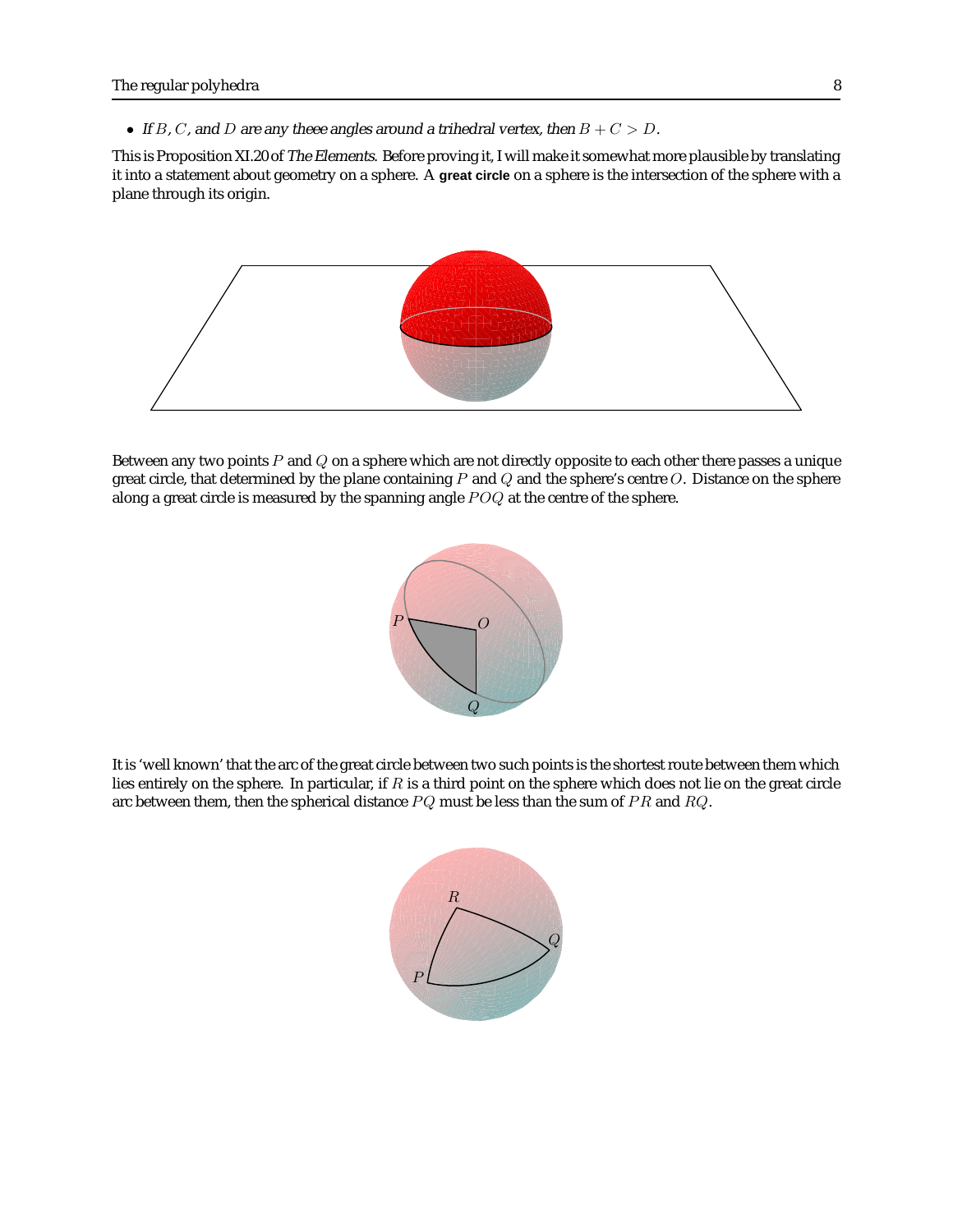This is the 'spherical triangle inequality', analogous to the triangle inequality in the plane. Since spherical distances are proportional to central angles, it is equivalent to the claim we are trying to prove. So in effect, in proving the claim we are proving a well known fact about distances on a sphere.

How about the proof itself?

We follow Euclid. We start with the trihedral vertex  $P$ . If all three of the vertex angles are the same, the claim is trivial. So suppose that one is larger than another. Draw a line  $AB$  on the face with the smaller vertex angle, and then draw a line AC on the face with the larger one, with angles  $PAB = PAC$ . Here is a top view (still following Euclid):



The angle at the vertex opposite AC is by assumption greater than that opposite AB. The side AC must be longer than the side AB, by an early result from Book I of Euclid that I will recall in a moment. Therefore we can place a point D on AC making the triangles  $PAC$  and  $PAD$  congruent. By another well known result from Book I, the sum  $AB + BC$  is greater than  $AC = AD + DC$ . Since  $AD = AB$ ,  $DC < BC$ . By a third result from Book I, the angle DPC is less than the angle CPB. But then finally

$$
APC = APD + DPC < APB + BPC.
$$

Here are the three results from Book I that we have used:

- Sides opposite larger angles are longer.
- If we are given two triangles two of whose sides match in length, then the angle opposite the third side is larger in the triangle with the longer third side.
- In any triangle, the length of one side is less than the sum of the lengths of the two other sides.

## **5. The results we need from Book I**

There are three results we need from Book I of Euclid, and these in turn will take us back to others. Since we are not concerned here with complete rigour, but just with making the reasons as intuitively transparent as possible, the main difficulty is knowing where to begin. For many of these early results, I shall just exhibit pictures.

• In any triangle, the exterior angle of one corner is equal to the sum of the opposite interior angles.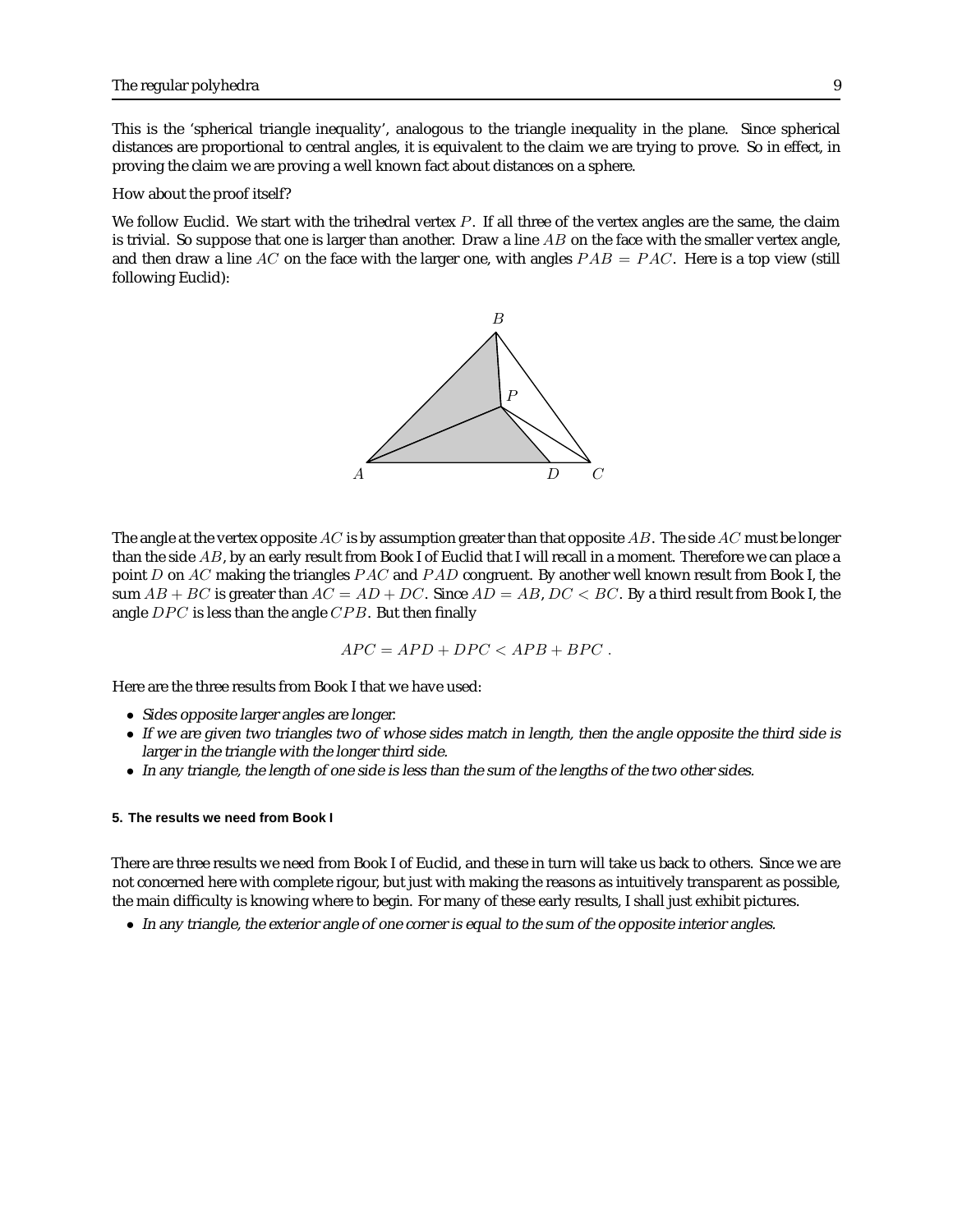

• In any triangle, larger angles lie opposite longer sides.



• Given two triangles with two sides in each matching two sides in the other, the one with the longer third side has the larger angle opposite the third side.



This we shall actually see proven. The demonstration I am about to give is attributed to Menelaus in Heath's comments on Proposition I.25. We start with the two triangles, pictured above. We translate the one with the smaller side and then rotate it and reflect it so as to get this picture:



Then we construct the isosceles triangle as shown below, and extend the line also. Finally, we apply the previous Proposition.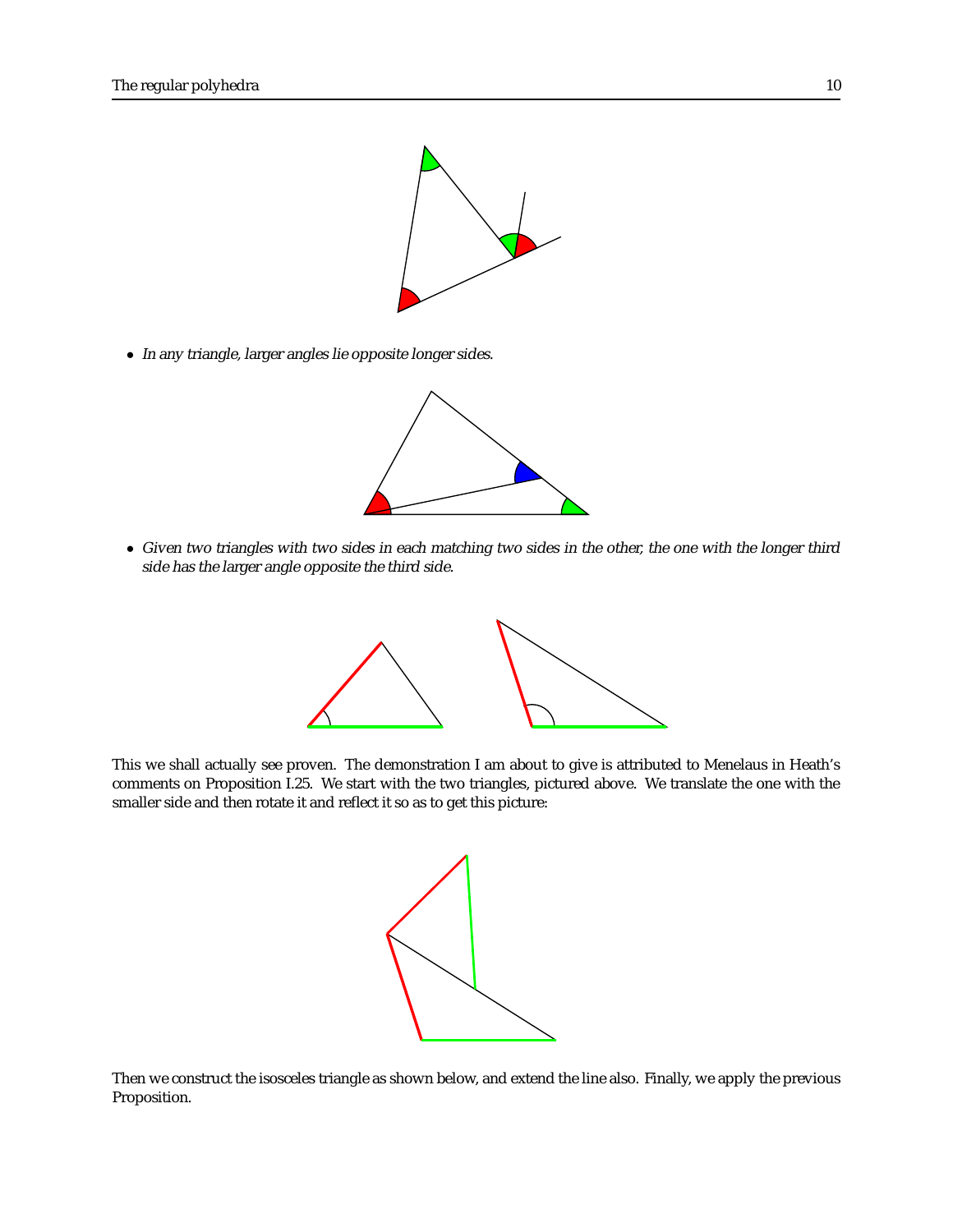

The last result to prove is the triangle inequality.

• The length of any side of <sup>a</sup> triangle is less than the sum of the other two sides.

I leave this as an exercise, including pictures. (It's Proposition I.20 in Euclid.)

#### **6. Constructing the regular polyhedra**

It is important to understand that as far as showing that the regular solids can be constructed is concerned, the proof above is very limited in relevance. It says no more and no less than that a single corner of each of the regular polyhedra can be constructed. But constructing a corner is not the same as constructing the whole figure. It is not at all obvious that the construction of the corner can be extended to give the whole figure. Of course starting with one corner we can go on building new corners attached to what we already have, but there is no obvious reason why at some point we won't get some kind of peculiar incompatibility between pieces we have constructed. An argument which shows directly and uniformly in all cases that such an incompatibility never occurs was found, as far as I know, only very recently. The argument we shall see here looks at each case on its own. There is one notable feature, however—it turns out that four of the five can be constructed by starting with cubes!

In the rest of this section I shall describe without proof the essentials of construction in all cases. In the next I shall sketch the justification of the construction.

# **Cube**

This is easy. I make its side of length 2, aligned along the axes, with one corner at  $(-1, -1, -1)$ . Then the corners are all points with either 1 or  $-1$  as coordinate, making eight in all.



In the PostScript data file **euclid.inc** describing the regular polyhedra, these points are put into an array: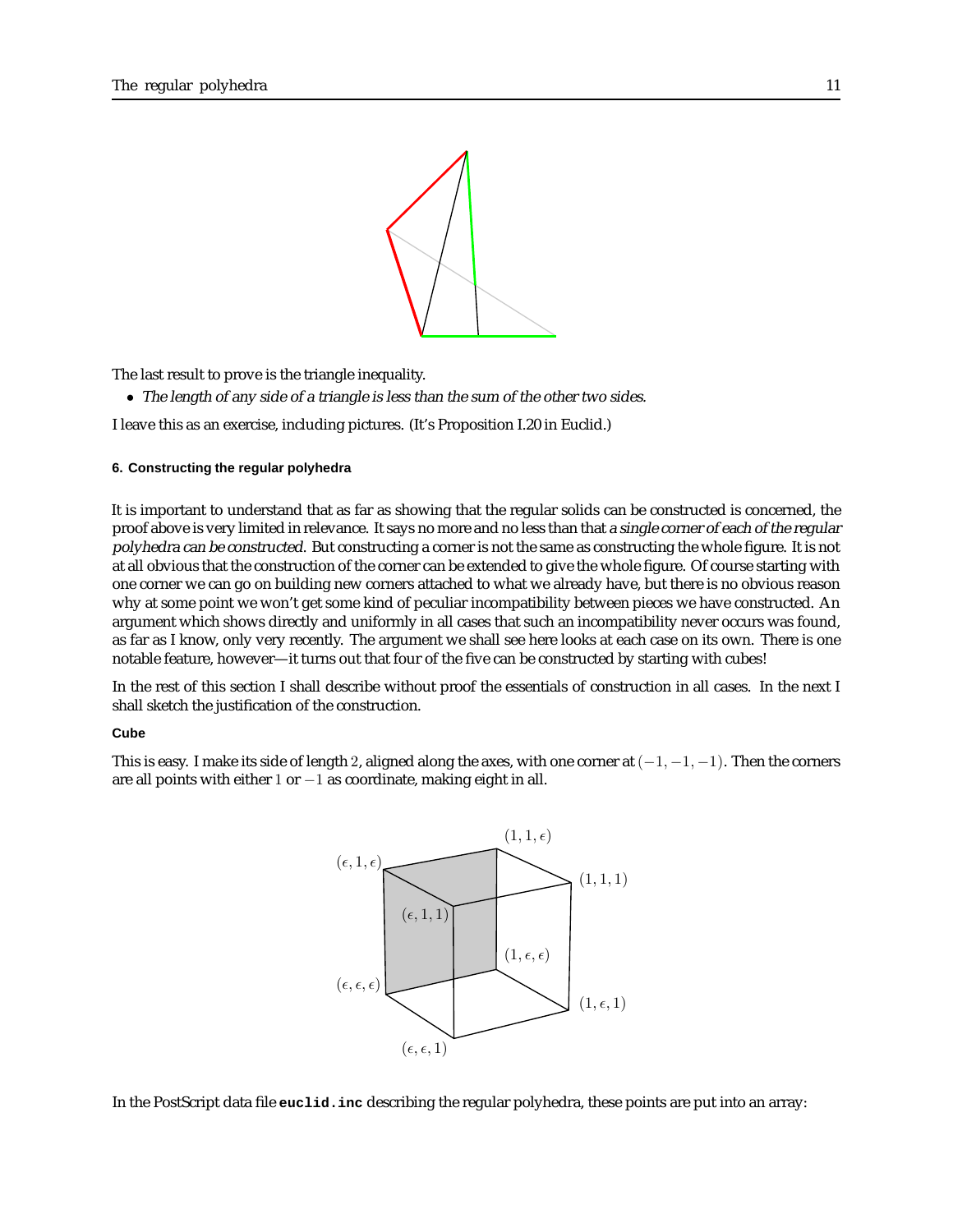**[[-1 -1 -1] [-1 1 -1] [1 1 -1] [1 -1 -1] [-1 -1 1] [-1 1 1] [1 1 1] [1 -1 1]]**

That is to say, I go around the back square with  $z = -1$  in the positive orientation as seen from behind, starting from the origin, then around the front face  $z = 1$  in a parallel track.

# **Tetrahedron**

The vertices of the cube  $(x, y, z)$  with  $x + y + z$  equal to  $-3$  or 1 are the vertices of a regular tetrahedron, as are those where the sum is  $3$  or  $-1$ .



**Exercise 6.1.** Prove this. Find an exact formula for the **height** of the tetrahedron, the distance from <sup>a</sup> vertex to the opposite face. Find the length of an edge.

### **Octahedron**

The centres of the faces of a cube form an octahedron.



**Exercise 6.2.** Find the length of an edge of this octahedron. **Dodeachedron**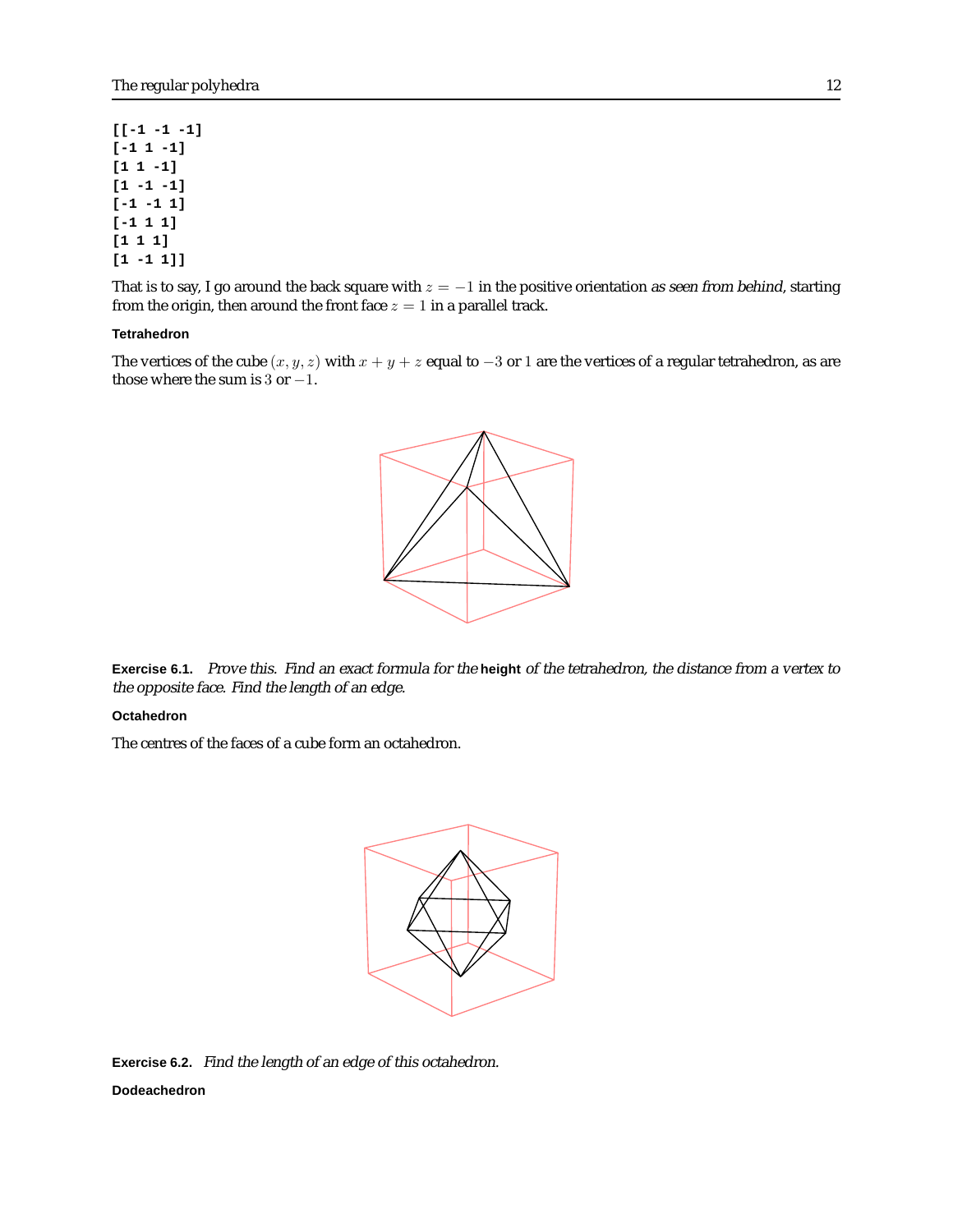The tetrahedron and octahedron are relatively simple figures. It is perhaps more surprising that a dodecahedron can also be constructed by starting with a cube.

First construct a regular pentagon whose diagonal is equal to the side of the cube. Attach it along a diagonal to a side of the cube, in effect making the diagonal into a hinge. Attach another congruent pentagon to the opposite side. You can check that if the two pentagons lie flat on the common face of the cube, they will overlap. If they are rotated away from the cube, of course eventually they will have no intersection. So somewhere in between they can be situated like this, so they just touch:



The remarkable thing is that you can attach a pair of pentagons to each face of the cube in this way, changing the orientation if necessary, so as to have twelve pentagons making up a dodecahedron with the 12 pentagons for faces.



**Exercise 6.3.** Find the coordinates  $(x, y, z)$  of the point P in 3D above the face of a cube making this work.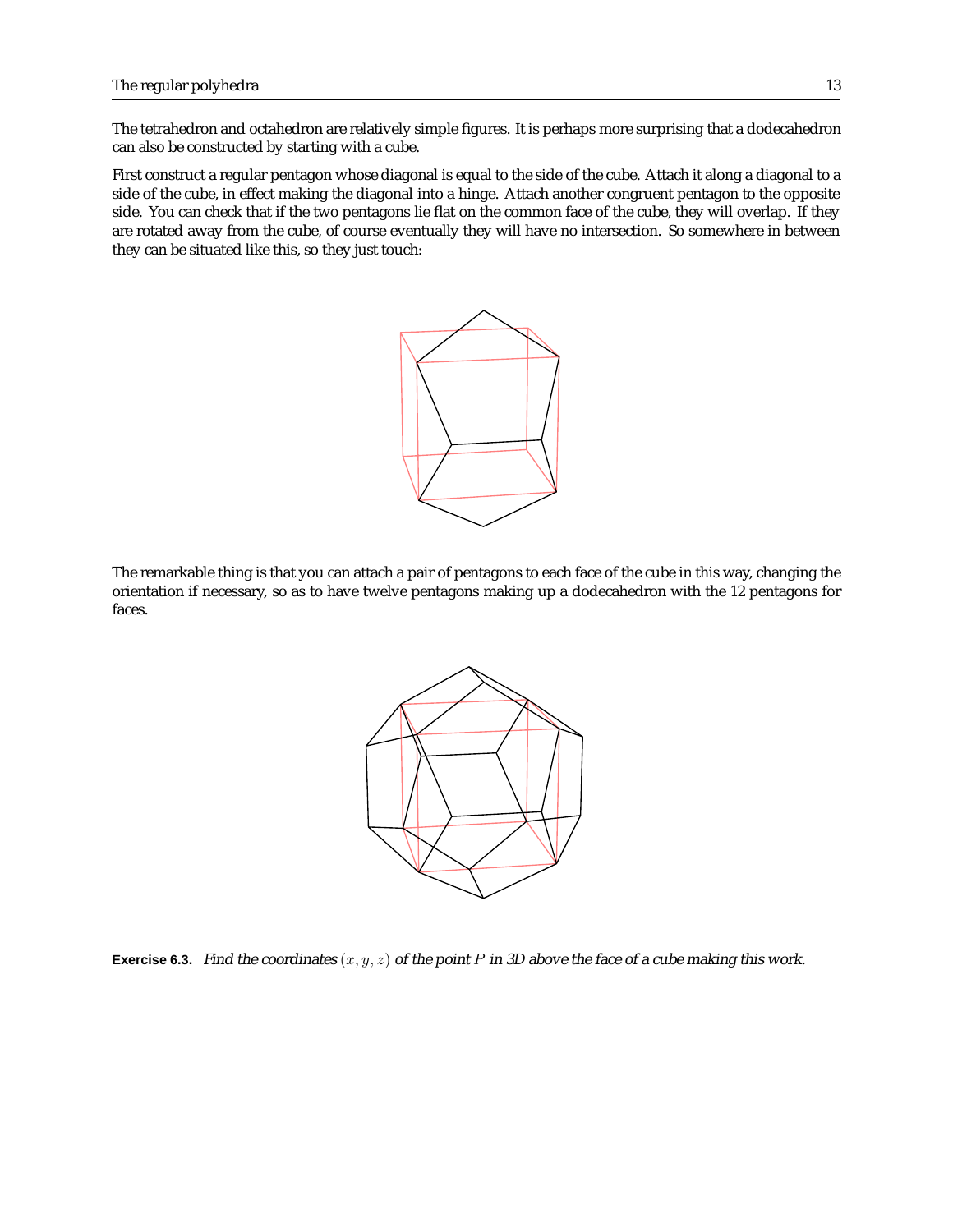

#### **Icosahedron**

The icosahedron is different. Assemble a band of ten equilateral triangles, and then add to this two pentagonal caps of five equilateral triangles.



**Exercise 6.4.** Find the coordinates of all the vertices, and in particular the vertical height of the top vertex and the top pentagon.

# **7. Verifying regularity**

I leave this as an exercise. The only serious problems are to show that the dodecahedron and icosahedron are completely regular, because this is very easy for the three simpler figures..

For the icosahedron, the faces join together and are all congruent by definition. What remains to be shown is that the vertices are congruent.

For the dodecahedron, in addition to showing that the vertices are all congruent, it must be shown that the pentagons constructed on each face actually attach to the pentagons from other faces in the way they should.

#### **8. PostScript data for the regular polyhedra**

The regular polyhedra are catelaogued in the file **euclid.inc**. Their vertices are listed, and then their faces. Each face is an array of two items, first the coefficients **[A B C D]** such that  $Ax + By + Cz + D \ge 0$  describes the outside of that face, and second the array of vertices on the face, traversed in a counter-clockwise direction.

Here, for example, is the listing for the cube: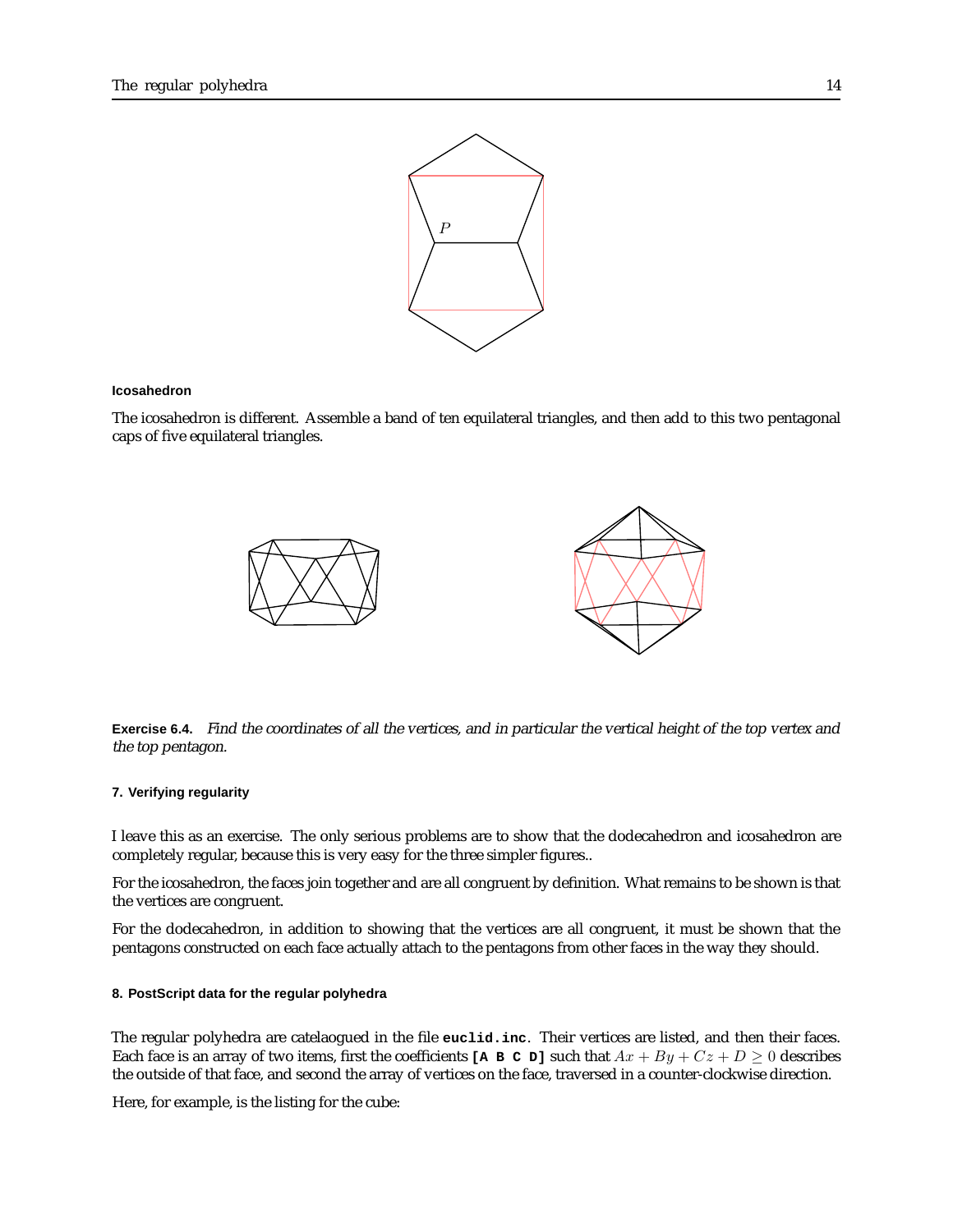```
/cube-vertex [
[-1 -1 -1]
[-1 1 -1]
[1 1 -1]
[1 -1 -1]
[-1 -1 1]
[-1 1 1]
[1 1 1]
[1 -1 1]
] def
/cube-face [ [
 cube-vertex 0 get
 cube-vertex 1 get
 cube-vertex 2 get
 cube-vertex 3 get
][
  cube-vertex 4 get
 cube-vertex 7 get
 cube-vertex 6 get
 cube-vertex 5 get
][
 cube-vertex 0 get
 cube-vertex 4 get
 cube-vertex 5 get
 cube-vertex 1 get
][
 cube-vertex 6 get
 cube-vertex 7 get
 cube-vertex 3 get
 cube-vertex 2 get
][
 cube-vertex 2 get
 cube-vertex 1 get
 cube-vertex 5 get
 cube-vertex 6 get
][
 cube-vertex 0 get
 cube-vertex 3 get
 cube-vertex 7 get
 cube-vertex 4 get
]
] def
/cube [
8 dict begin
cube-face {
```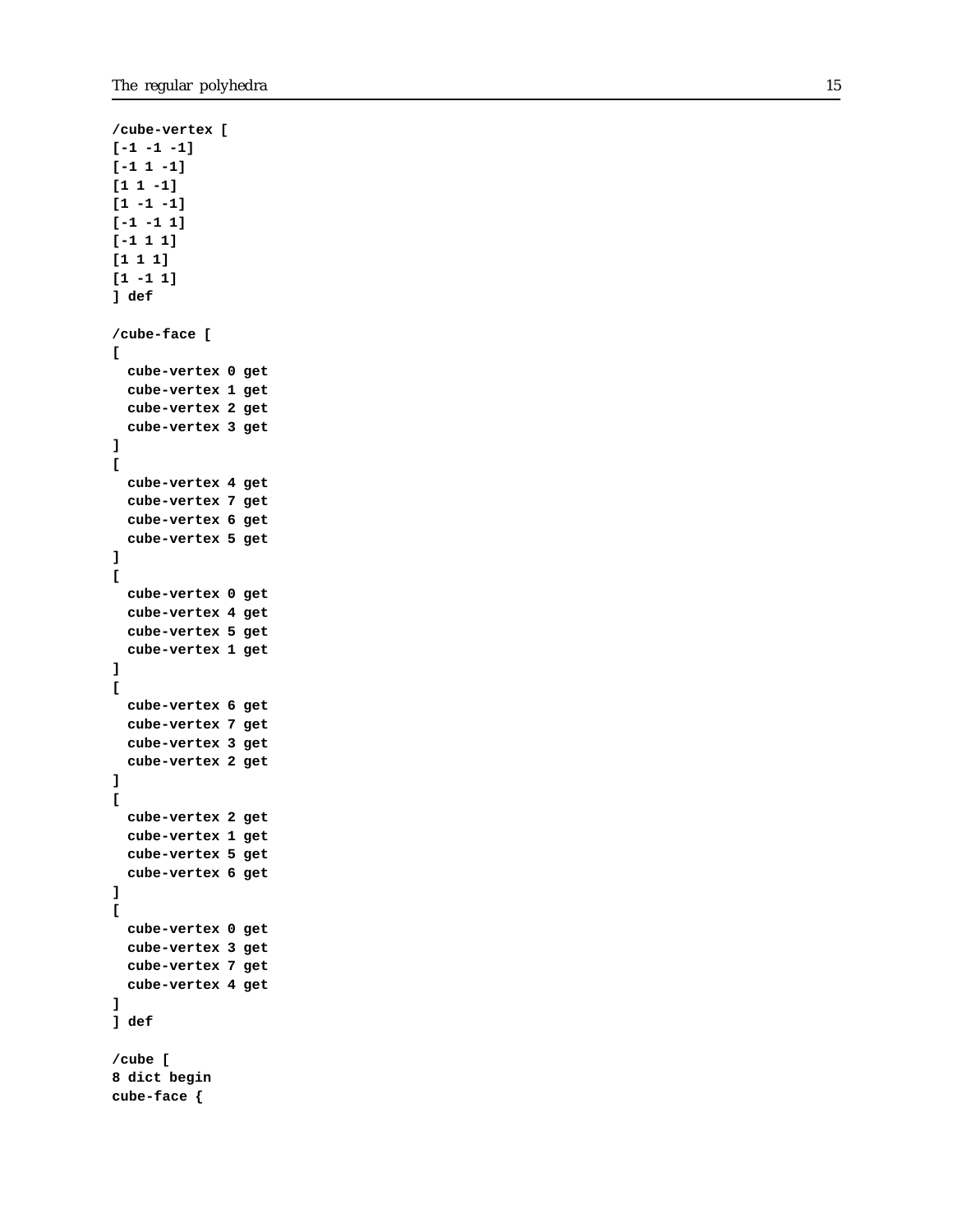```
% a face = an array normal plus vertex array
 [
   exch
   /f exch def
   f 1 get f 0 get vector-sub
   f 2 get f 1 get vector-sub
   cross-product normalized /n exch def
   [ n aload pop
   n f 0 get dot-product neg ]
   f
 ]
} forall
end
] def
```
The file **euclid.inc** contains enough data to describe all the regular polyhedra. There are commands **tetrahedron**, **octahedron**, **dodecahedron**, and **icosahedron** which return for each figure an array of faces like the one shown above for the cube. In order to use it, you have to know the numbering scheme for the vertices. Here are some diagrams which do that. We start off with one we have seen before.